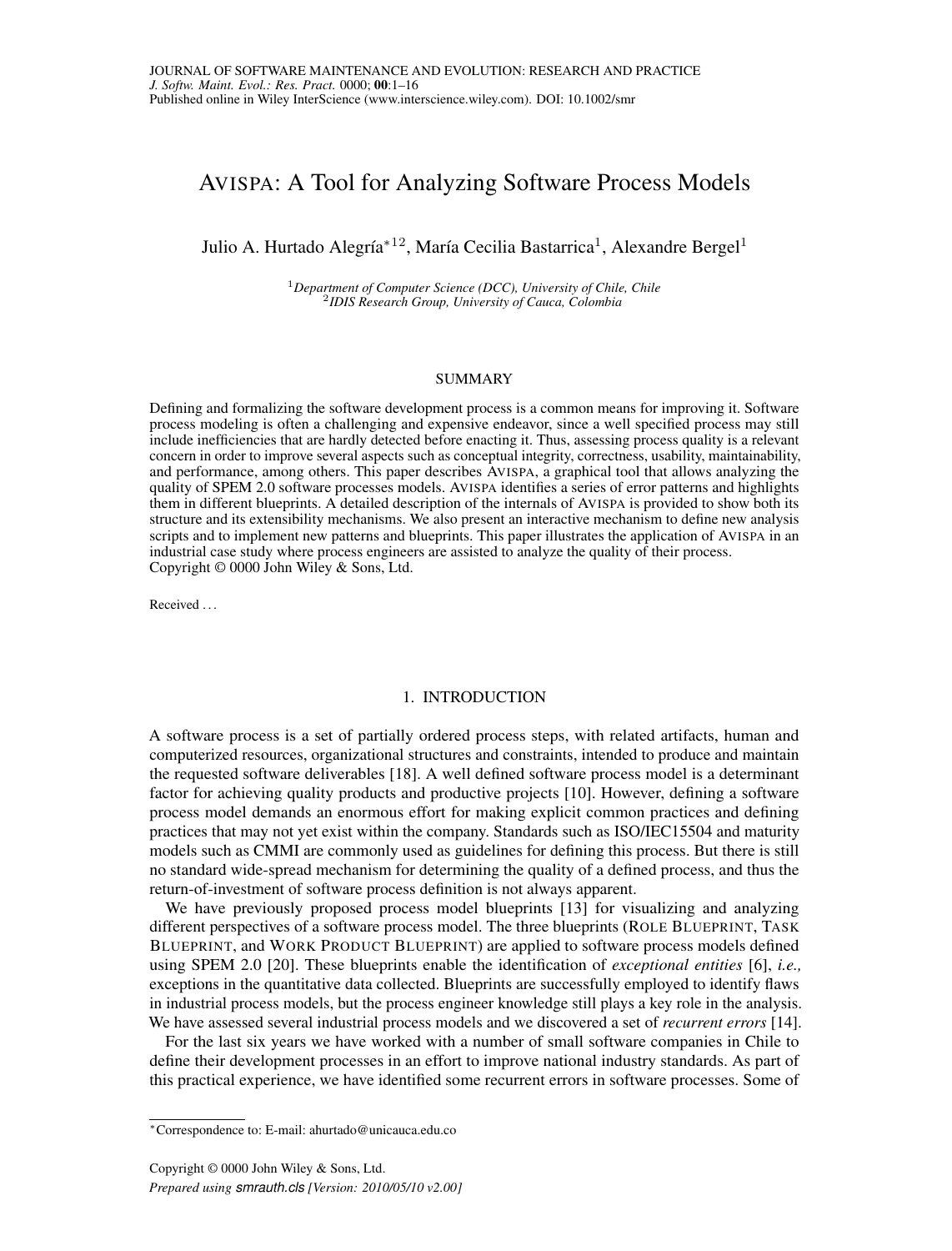<span id="page-1-1"></span>

Figure 1. Technology pile implementing AVISPA

them are due to conceptual errors in the process design and others are introduced during process specification. These errors are not easily identified and localized using traditional process modeling tools because of a possibly large amount of process elements involved, multiple views, and informal notations that may sometimes introduce ambiguity.

We have built AVISPA (Analysis and VIsualization for Software Process Assessment)<sup>[†](#page-1-0)</sup>, a tool that builds blueprints and highlights error patterns for a given process model. Error patterns are identified with process elements that are graphically "abnormally different" from the remaining elements [\[6\]](#page-14-4). Counting on this tool, the process engineer only needs to analyze highlighted elements, demanding little experience and also little previous knowledge for effective process model analysis, adding usability as well. Visualization is a well known approach to identify anomalies and errors that cannot be determined otherwise by letting software engineers use their ability to recognize cognitive patterns [\[16\]](#page-14-6). A large body of research use visual patterns to identify positive or negative properties of software systems [\[15,](#page-14-7) [23,](#page-15-0) [28\]](#page-15-1). However, none of the related work we are aware of elaborates on visual patterns for identifying problems in software process models. Figure [1](#page-1-1) depicts the pile of technologies involved in our approach. Software process models specified in SPEM 2.0 are assumed to exist. On top of them we define a series of metrics that are used for identifying errors and improvement opportunities. Software process blueprints are visual representations of these metrics.

This paper presents a description of AVISPA detailing its blueprints and error patterns. It also provides a description of its internal structure and the means for extending it in terms of new blueprints or new error patterns. A discussion about the appropriate statistical precision of the patterns is included. We have analyzed the process model of a Chilean software company using AVISPA. In addition to our previous case studies, we have found several of the defined error patterns, and most of them resulted in actual errors. AVISPA has been highly welcomed in the company and process engineers also pointed out that it is relevant for them to count on AVISPA for maintaining their software process model, an application we have not envisioned before. Similar results were obtained in three other companies [\[14\]](#page-14-5).

This article extends our previous work [\[14\]](#page-14-5) by relating our experience, lesson learnt and providing some critical detail of our tool.

The rest of the paper is structured as follows. Section [2](#page-2-0) presents a description of empirically found error patterns, their implications, and how they look in AVISPA. A detailed description of the structure of AVISPA is included in Section [3](#page-5-0) including extension scenarios. Its application for localizing error patterns in an industrial software process model is reported in Section [4.](#page-11-0) Related work is discussed in Section [5,](#page-12-0) and some conclusions and further work are presented in Section [6.](#page-13-0)

<span id="page-1-0"></span><sup>†</sup><http://www.moosetechnology.org/tools/ProcessModel>. AVISPA is free under the MIT license.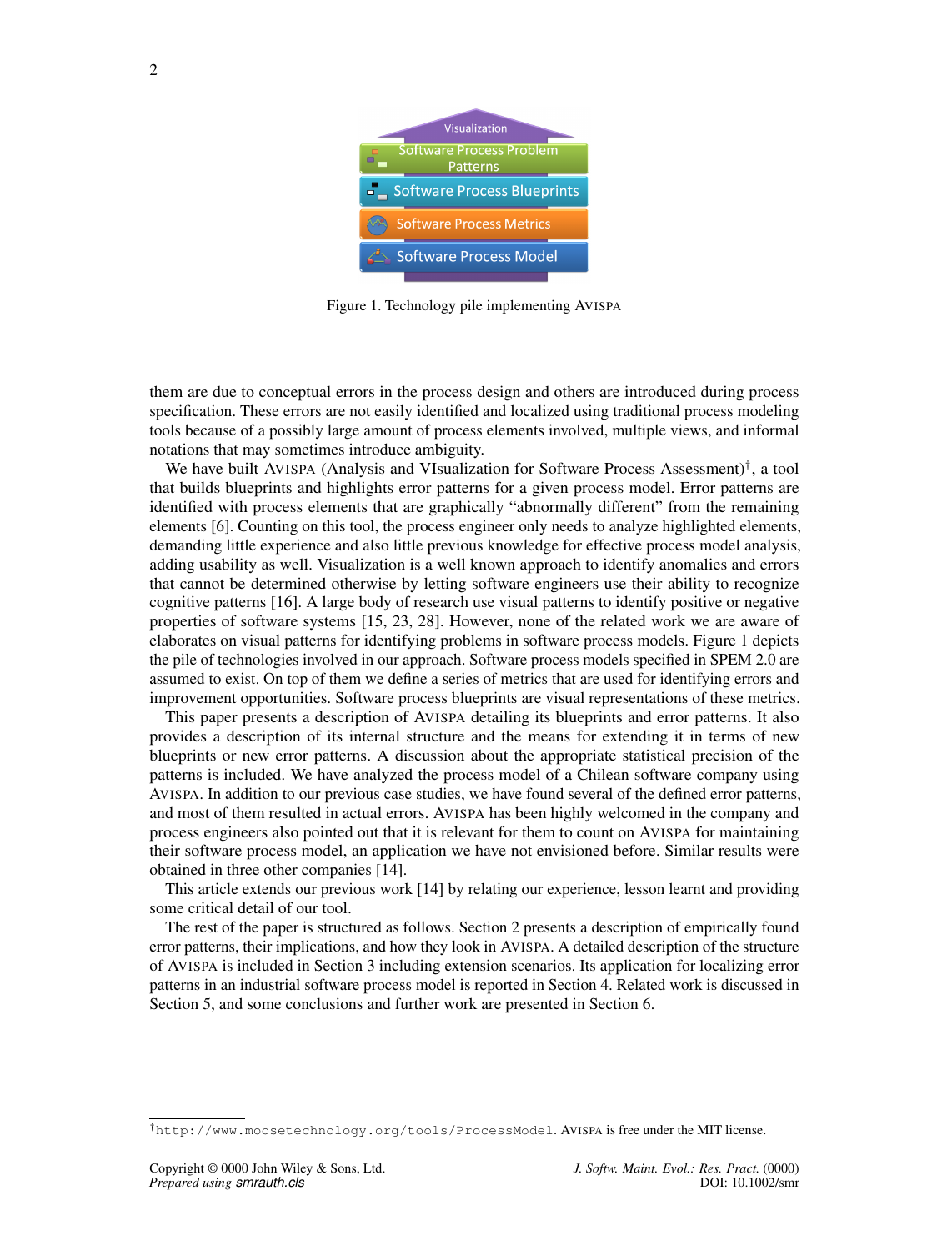<span id="page-2-1"></span>

Figure 2. Conceptual Model of SPEM

## 2. SOFTWARE PROCESS MODELS, BLUEPRINTS AND ERROR PATTERNS

<span id="page-2-0"></span>For the past six years we have conducted applied research in the area of software process models in small software companies in Chile [\[27\]](#page-15-2) and Iberoamerica [\[24\]](#page-15-3). Along this work we have identified a number of common errors and problematic situations in software process model specifications, either due to misconceptions or misspecification. In this section we report a series of these patterns and how they may be identified with AVISPA. We say that there is a misspecification in the software process model if the development process is well designed but its specification does not necessarily reflect the actual practices, e.g., there exist some guidance for a role but it is not specified as part of the model. We say that there is a misconception whenever there is a flaw in the software process design, e.g., a task produces a work product that is not a deliverable and neither a task nor a role needs.

#### *2.1. Software Process Models*

Modeling a software process refers to the definition of the process as a model [\[1\]](#page-14-8). A process model provides definitions of the process to be used, instantiated, enacted or executed. So, a process model can be analyzed, validated, simulated or executed if it is appropriately defined according to these goals. Some benefits of software process modeling are [\[5\]](#page-14-9): ease of understanding and communication, process management support and control, provision for automated orientation and process performance, provision for automated execution support and process improvement support.

SPEM 2.0 (Software and Systems Process Engineering Metamodel) [\[20\]](#page-14-3) is a standard proposed by the OMG. It is based on MOF (Meta Object Facility) and it is the most popular language used to specify software processes. SPEM conceptual model, as depicted in Figure [2,](#page-2-1) allows identifying roles that represent a set of related skills, competencies, and responsibilities in the development team. Roles are responsible of specific types of work products. For creating and modifying work products, roles are assigned as performers in tasks where specific types of work products are consumed (inputs) and produced (outputs). Although the SPEM metamodel provides several other features, these three concepts together with guidances, are the key elements used by AVISPA.

#### *2.2. Process Model Blueprints*

ROLE BLUEPRINT, TASK BLUEPRINT and WORK PRODUCT BLUEPRINT are three graphical views of a software process model provided by AVISPA. Each of them focuses on a particular aspect of the process model, namely roles, tasks and work products, respectively. Each blueprint is depicted as a polymetric view [\[15\]](#page-14-7).

In the ROLE BLUEPRINT, nodes are roles whose size represents the number of tasks in which they are involved, and edges between two nodes indicate role collaboration between roles. Figure [3](#page-3-0) shows an example ROLE BLUEPRINT.

In the TASK BLUEPRINT, nodes are tasks whose height and width represent the number of input and output work products of the task, respectively. Edges between two nodes represent precedence: a task T1 precedes another task T2 if there is an output work product of T1 that is an input work product of T2. Figure [4](#page-3-1) depicts a TASK BLUEPRINT. The color indicates the number of roles involved.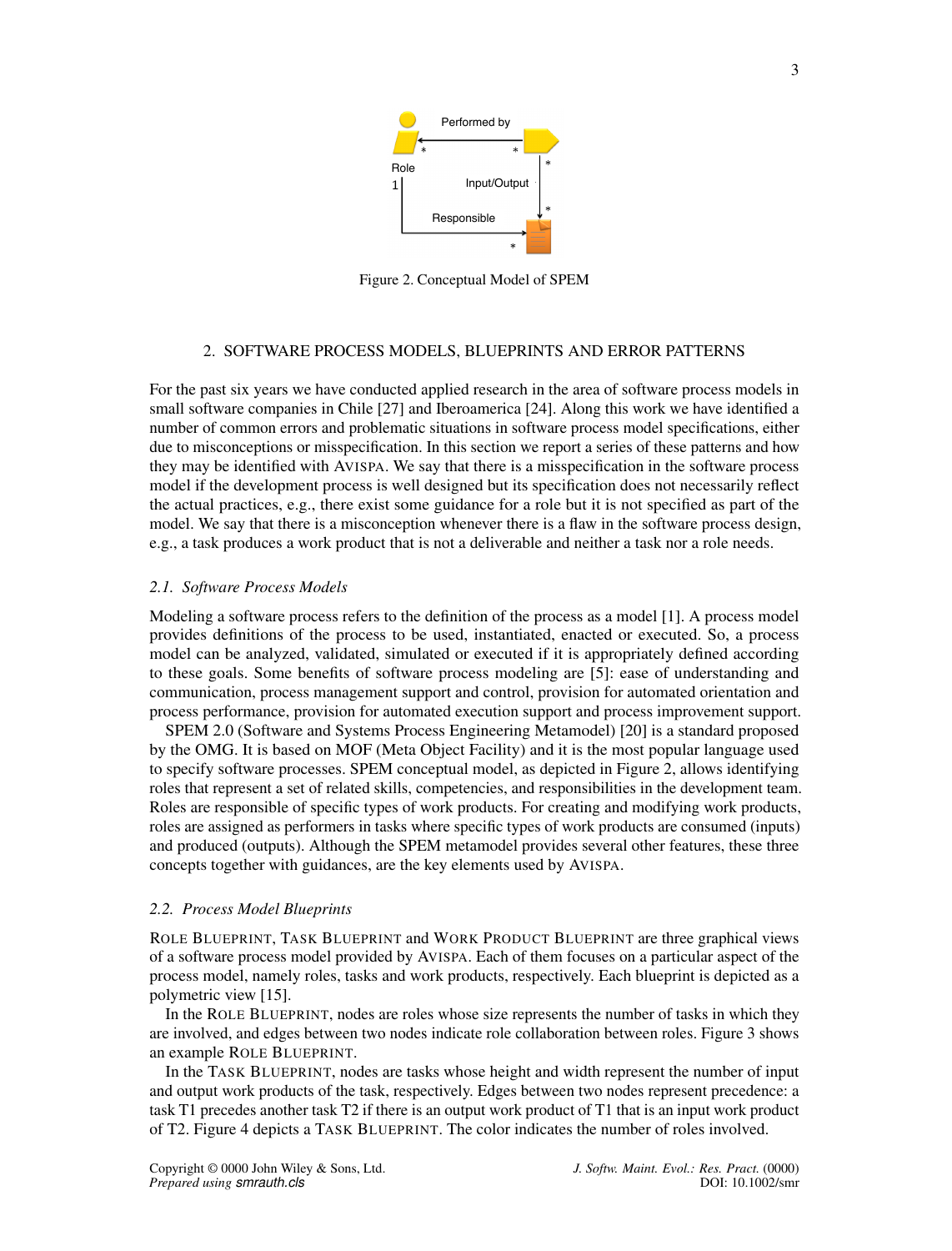<span id="page-3-0"></span>

Figure 3. ROLE BLUEPRINT

<span id="page-3-1"></span>

Figure 4. TASK BLUEPRINT where potential errors are suggested but not localized

In the WORK PRODUCT BLUEPRINT nodes represent work products whose dimensions represent the number of tasks that write and read the work product, respectively. An edge between two work products WP1 and WP2 implies that there is a task that consumes WP1 and produces WP2.

#### *2.3. Error Patterns*

There is a number of anomalies in software process specifications we have realized that are recurrent. We call them error patterns. We here describe some of them along with their consequences and how they would look in the blueprint where they may be found. We also provide a tentative quantification for how bad may be considered too bad, in order to automate their location.

Isolated roles. There may be certain tasks that a role executes by itself, but it is not frequently right to have a role that never collaborates in any task with other roles. In general, this kind of error pattern shows a misspecification: a role should have been assigned to take part in certain task but appears to be left apart. This error pattern is apparent in the ROLE BLUEPRINT.

Independent subprojects. In a TASK BLUEPRINT and a WORK PRODUCT BLUEPRINT, tasks and work products are related with edges indicating precedence. The process model specifies the way to proceed when working on one unique project, so it is conceptually odd to have disconnected subgraphs in both blueprints. In general, these situations arise due to underspecifications, when work products have not been specified as input or output of certain tasks when they should have.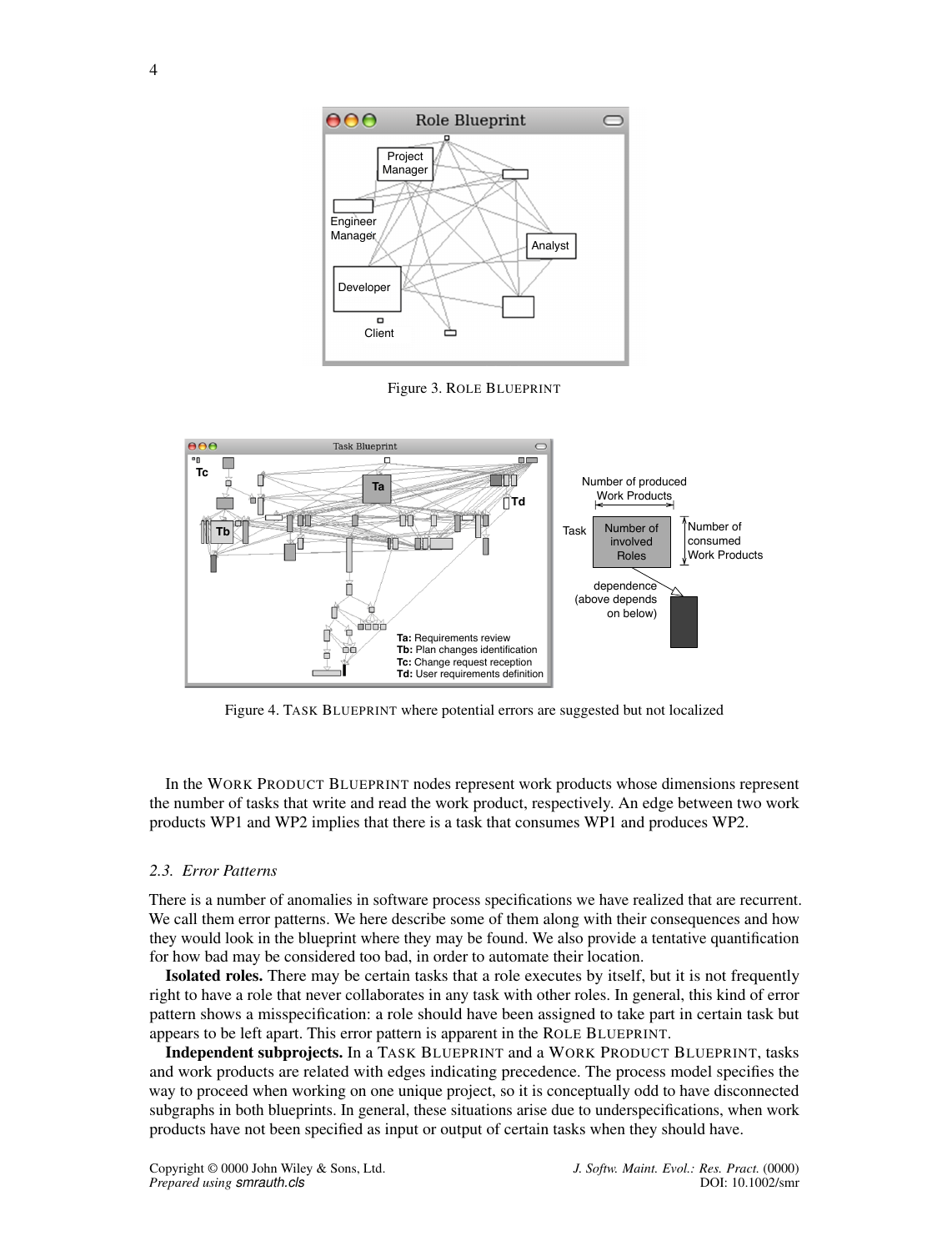<span id="page-4-0"></span>

| Error pattern    | <b>Description</b>     | <b>Localization</b>           | <b>Identification</b>                |
|------------------|------------------------|-------------------------------|--------------------------------------|
| Isolated role    | A role that does       | <b>ROLE BLUEPRINT</b>         | A node that is not connected         |
|                  | not collaborate.       |                               | with an edge.                        |
| Independent      | Independent subgraphs. | <b>TASK BLUEPRINT OF</b>      | Subgraphs that are not               |
| subprojects      |                        | <b>WORK PRODUCT BLUEPRINT</b> | connected with edges.                |
| Overloaded role  | A role involved in     | <b>ROLE BLUEPRINT</b>         | Nodes over one deviation             |
|                  | too many tasks.        |                               | larger than the mean.                |
| Multiple purpose | Tasks with too many    | <b>TASK BLUEPRINT</b>         | Nodes whose more than one            |
| tasks            | output work products.  |                               | deviation wider than the mean.       |
| Demanded Work    | Work products required | <b>WORK PRODUCT BLUEPRINT</b> | Nodes more than one deviation        |
| products         | for too many tasks.    |                               | higher than the mean.                |
| No guidance      | An element with no     | any blueprint                 |                                      |
| associated       | guidance associated.   |                               |                                      |
| Waste            | Independent subgraphs. | <b>WORK PRODUCT BLUEPRINT</b> | Work products that are neither       |
| Work products    | Useless work products. |                               | deliverables nor input for any task. |

#### Table I. Error patterns identified by AVISPA

Overloaded roles. If a role is involved in a large number of tasks, it becomes a risk: if it fails, all the associated tasks will fail as well. This is a possible error in the process model conception. Better choices would be either specializing the role by dividing its responsibilities or reassigning some tasks to other roles. We would say that a role is overloaded if it is more than one standard deviation larger than the average size. This error pattern is shown in the ROLE BLUEPRINT.

Multiple purpose tasks. A process where tasks have too many output work products may reveal that these tasks are not specified with the appropriate granularity. A task with too many output work products may be too complex since its goal is not unique. This may reflect a misconception in the process model. This pattern is seen in the TASK BLUEPRINT. We consider a task to be too complex if it is wider than one standard deviation from the average task width.

Demanded work products. Work products required for a high number of tasks may cause serious bottlenecks when they are not available, and thus this pattern could reveal a misconception. This situation is seen in the WORK PRODUCT BLUEPRINT where we highlight nodes whose width is more than one standard deviation from the average.

Roles, Tasks and Work Products without guidance. If a role, task or work product has no guidance about how to be executed, there is a big chance that it will not be properly executed. This error is generally a misspecification, meaning that there should have been certain guidance associated with each element. In the respective blueprint we highlight elements without guidance.

Waste Work products. Deliverables are those artifacts that need to be handed to the customer as part of the final product. Work products may be either deliverables or intermediate work products needed for coordinating successive tasks. However, if there are work products that are neither deliverables nor input for any task within the process, they are waste. All leaves in the WORK PRODUCT BLUEPRINT, i.e., nodes with no successor, should represent deliverable work products. AVISPA highlights all those leaves that are not deliverables. The process engineer needs to analyze all highlighted nodes so that he/she could determine if they are actually required as input of a task, and thus they are not leaves, if they should have been defined as deliverables, or if they are actually waste in the process.

Table [I](#page-4-0) summarizes the error patterns that have been identified so far. Isolated roles and Independent subprojects are always underspecifications. Overloaded roles, Multiple purpose tasks and Demanded work products are exceptional elements in the blueprints and they suggest possible conceptual errors. Roles, tasks and work products without guidance and Waste work products are not apparent in blueprints but still reveal improvement opportunities.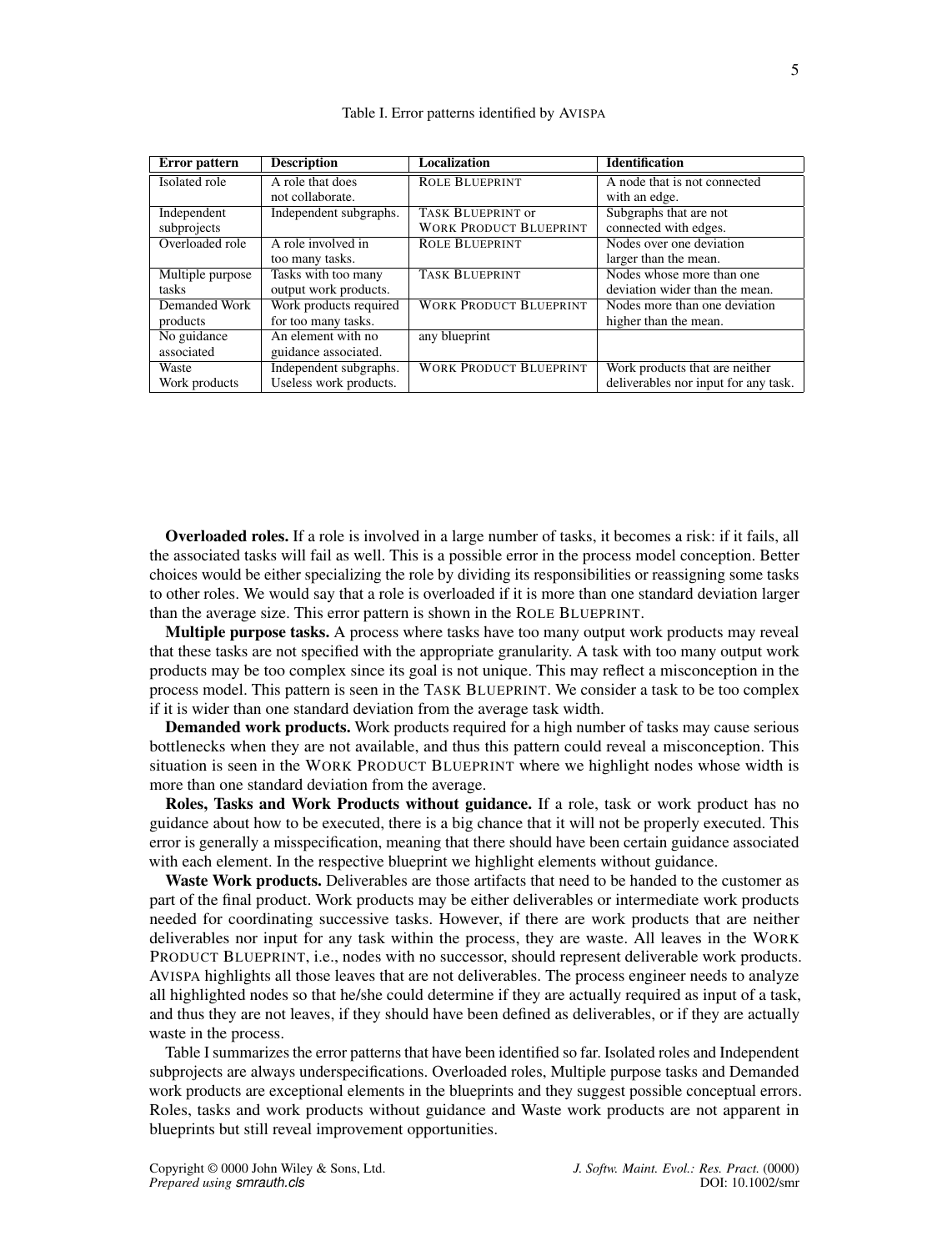<span id="page-5-5"></span>

Figure 5. AVISPA Module View Type

## 3. THE AVISPA TOOL

<span id="page-5-0"></span>This section describes the implementation of AVISPA including the technologies involved, its structure, the scripts for implementing two of the error patterns, and a scenario for extending the tool.

#### *3.1. AVISPA Technologies*

The expressiveness of AVISPA stems from combining meta-modelisation and visualization techniques. A process model, described in an XML file, is parsed and each structural element is reified to form an instance of our SPEM meta-model. We provide a set of metrics and navigation queries that may be computed on any SPEM model. The process structure and the result of the metrics are then graphically rendered. AVISPA is built at the top of the Moose software analysis platform[‡](#page-5-1) . We have defined the SPEM metamodel as an extension of the FAMIX metamodel family[§](#page-5-2). Mondrian[¶](#page-5-3) is an agile visualization engine to easily build polymetric views [\[15\]](#page-14-7). Mondrian operates on any arbitrary set of values and relations to visually render graphs. As exemplified in the coming sections, visualizations are specified with the Mondrian domain specific language.

AVISPA has become a reliable tool to import and visualize SPEM 2.0 based process models. It is built on top of Moose and the Pharo programming language<sup>||</sup>, and so it benefits from a large toolset for navigation and visualization. Its navigation panel shows four entry points to begin an analysis: activities, artifacts, roles and tasks. Navigation is realized through the information available in the metamodel. Metrics and other specific information (*e.g.,* descriptions and annotations) are also available.

## *3.2. AVISPA Architecture*

From an architectural point of view, AVISPA follows a layered pattern, as shown in Figure [5.](#page-5-5) The *AvispaImporter* module has the responsibility of creating an AVISPA model from an XML model provided by EPF. The *AvispaModel* module has the responsibility of representing process blueprints and calculating programmed metrics. *AvispaUI* includes navigation and visualization scripts. These functionalities are illustrated in Figure [6.](#page-6-0) Importers, models, model elements, navigation and visualization modules have been implemented and integrated using abstract solutions of the Moose technology.

<span id="page-5-1"></span><sup>‡</sup><http://www.moosetechnology.org>

<span id="page-5-2"></span><sup>§</sup>http://www.moosetechnology.org/docs/famix

<span id="page-5-3"></span><sup>¶</sup><http://www.moosetechnology.org/tools/mondrian>

<span id="page-5-4"></span><sup>k</sup>http://www.pharo-project.org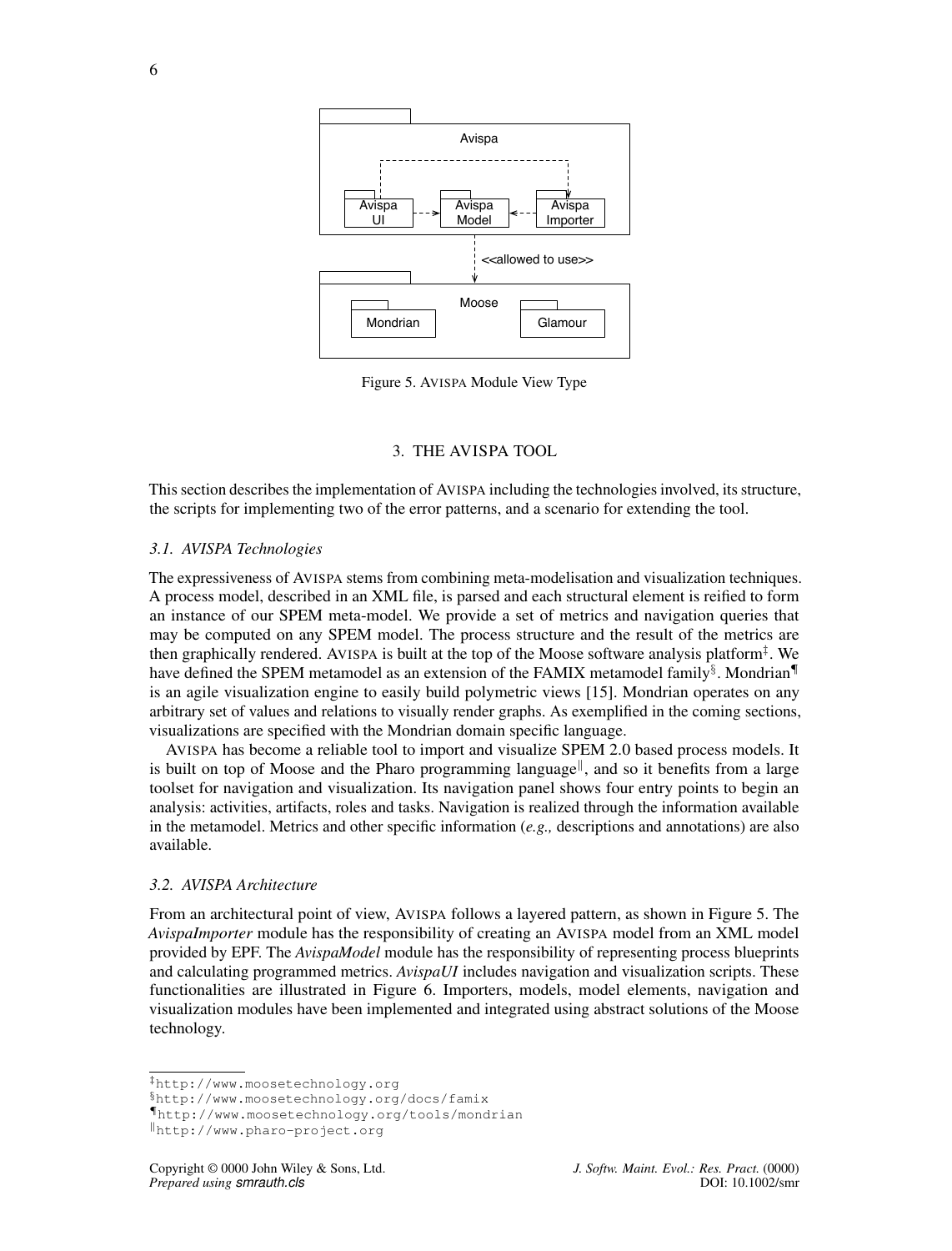<span id="page-6-0"></span>

Figure 6. AVISPA Use Case Diagram

<span id="page-6-1"></span>

Figure 7. Importing an EPF Process in AVISPA

Figure [7](#page-6-1) shows how a process model is imported. It starts from a *MoosePanel* object, where the import event is caught by a *ProcessModelImporterCommand* object and it gets the process model sending the *importXML* message to the a *ProcessImporter* object. In the *importXML* of the *ProcessImporter* object, each process element is imported by using the class method *fromXMLDescription* and stored in collections which are used for building the process model. Then the process model internal relationships are resolved using the *resolveReferences* method and the metrics are initialized via *initializeMetrics* method. Metrics have been programmed in each process model element. Finally, the model is installed in the Moose platform and the model is added to the *MoosePanel* using the *ProcessModelImporterCommand* object.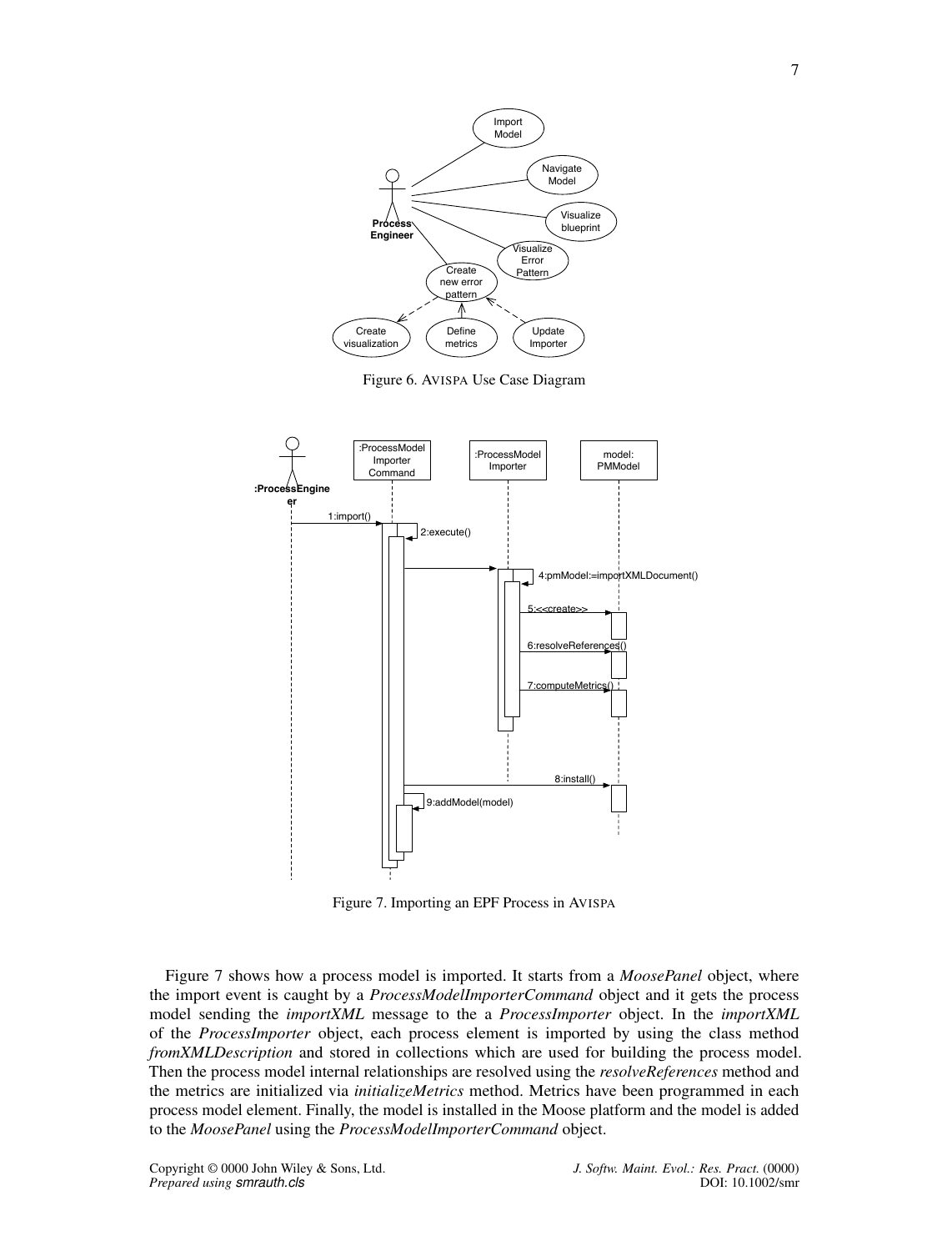<span id="page-7-0"></span>

Figure 8. Visualization of the Independent Error Pattern in AVISPA

Figure [8](#page-7-0) shows how a visualization is performed. In this case, the visualization is about the independent project error pattern applied to the TASK BLUEPRINT. The sequence starts when the user, located on the PMTaskGroup selects the visualize option and selects *viewTaskBlueprint*. The PMTaskGroup object creates a view (of type MOViewRenderer) and performs the *viewTaskBlueprintOn* method. This method uses the view previously created to generate the blueprint and to highlight the problematic cases using a Mondrian script.

The partial class UML diagram in Figure [9](#page-8-0) summarizes and localizes the behavior in the respective classes according to the described scenarios. It also defines the main class relationships in AVISPA. Gray classes in Figure [9](#page-8-0) belong to the Moose platform. The class *ProcessModelImporter* is an extension of *ProcessModelImporterCommand* class and includes the import methods; the class *PMModel* is an extension of the *ProcessModel* class and it contains collections of PMTasks, PMArtefacts and PMRoles. The class PMObject and its derived *PMTask*, *PMArtefact* and *PMRole* classes include the respective element information and they are responsible for calculating the respective metrics and for implementing the navigation features. These elements are grouped by the respective *MooseGroup*. This grouping facilitates visualizing features.

#### *3.3. Error Pattern Implementation in AVISPA*

We illustrate the implementation of two error patterns: independent projects and multiple purpose tasks. We provide the script for each of them, and the rationale in each implementation. The implementation of the other error patterns is conceptually similar to these ones.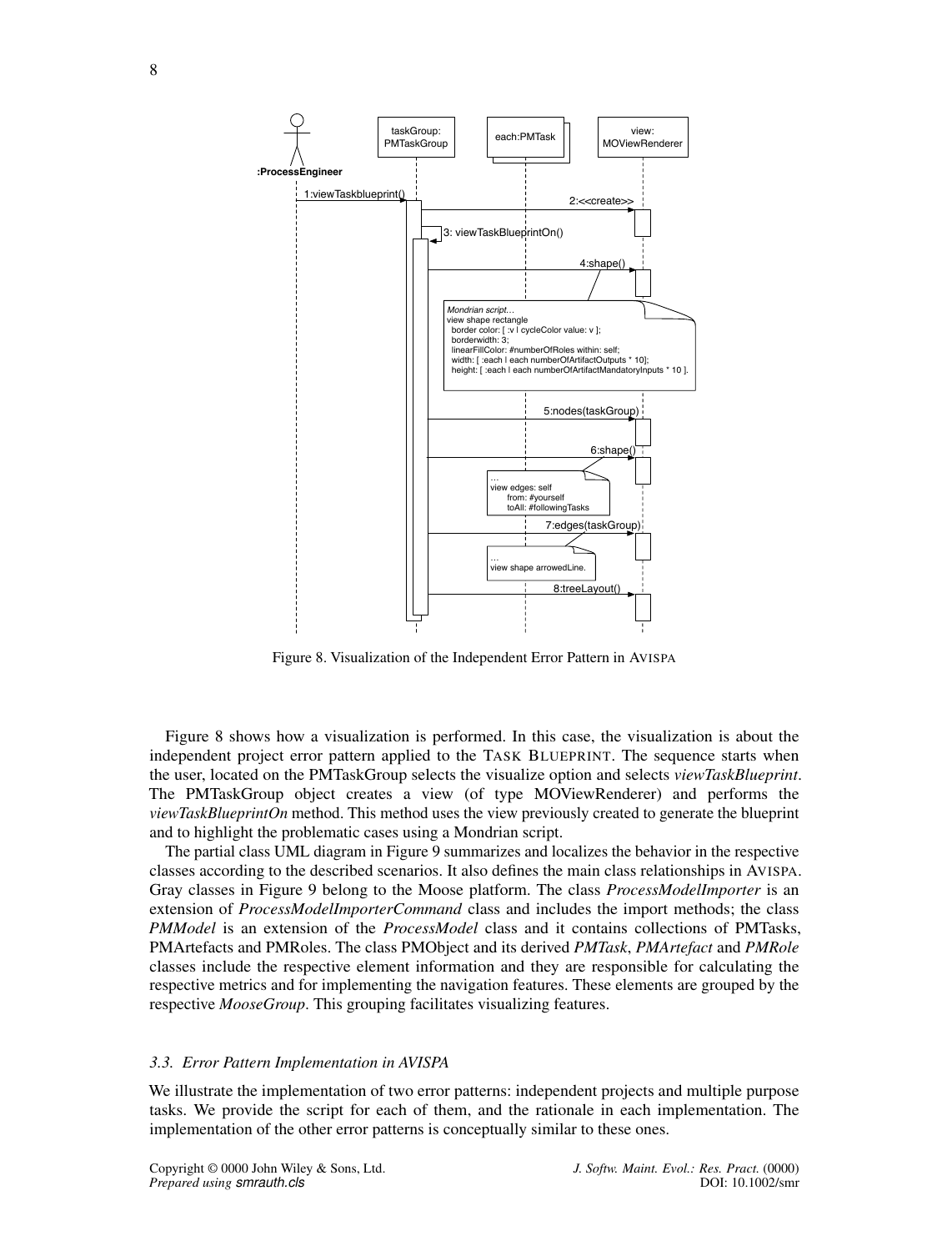<span id="page-8-0"></span>

Figure 9. Partial Class Diagram of AVISPA AVISPA

Independent subprojects. In this kind of error each independent subgraph is colored differently in AVISPA, and having a TASK BLUEPRINT with more than one color means that there are some missing dependencies. On the other hand, if the TASK BLUEPRINT is all the same color, this means that there are no independent subprojects, and the process is fine with respect to this error pattern. The following script builds a colored TASK BLUEPRINT where independent subprojects are identified. Independent subprojects always denote errors in the process model specification.

```
PMTaskGroup>> viewTaskBlueprintOn: view
    | ds components orderedComponents normalizer cycleColor |
   "Compute disjoint sets"
  ds := MalDisjointSets new.
  ds nodes: self.
  ds edges: self from: #yourself toAll: #followingTasks.
  ds run.
  components := ds components.
  orderedComponents := Dictionary new.
  components doWithIndex: [:tasks :index |roles do: [:task |orderedComponents at: task put: index ] ].
  "Assign a color to each set"
  normalizer := MONIdentityNormalizer new.
  (1 to: (components size * 10) ) do: [:v |normalizer moValue: v].
  cycleColor := [x \mid n \text{ormalizer } \text{modValue: ((orderedComponents at: v) + 10)]."Display the blueprint"
  view shape rectangle
         borderColor: Color black;
         borderWidth: 1;
         fillColor: [:v | cycleColor value:v];
         width: [:each | each numberOutputs * 10];
         height: [:each | each numberInputs * 10].
  view nodes: self.
  view shape arrowedLine.
  view edges: self from: #yourself toAll: #followingTasks.
  view treeLayout
```
Firstly, a cycle is computed so that edges of connected subgraphs are painted with the same color. Secondly, individual nodes are built assigning them a size and a color. Tasks are represented as rectangular nodes whose color is that of the subgraph they belong to. Finally, the blueprint is displayed.

Multiple Purpose Tasks. Nodes in the TASK BLUEPRINT that are wider than one standard deviation from the average number of output work products are highlighted to indicate a potential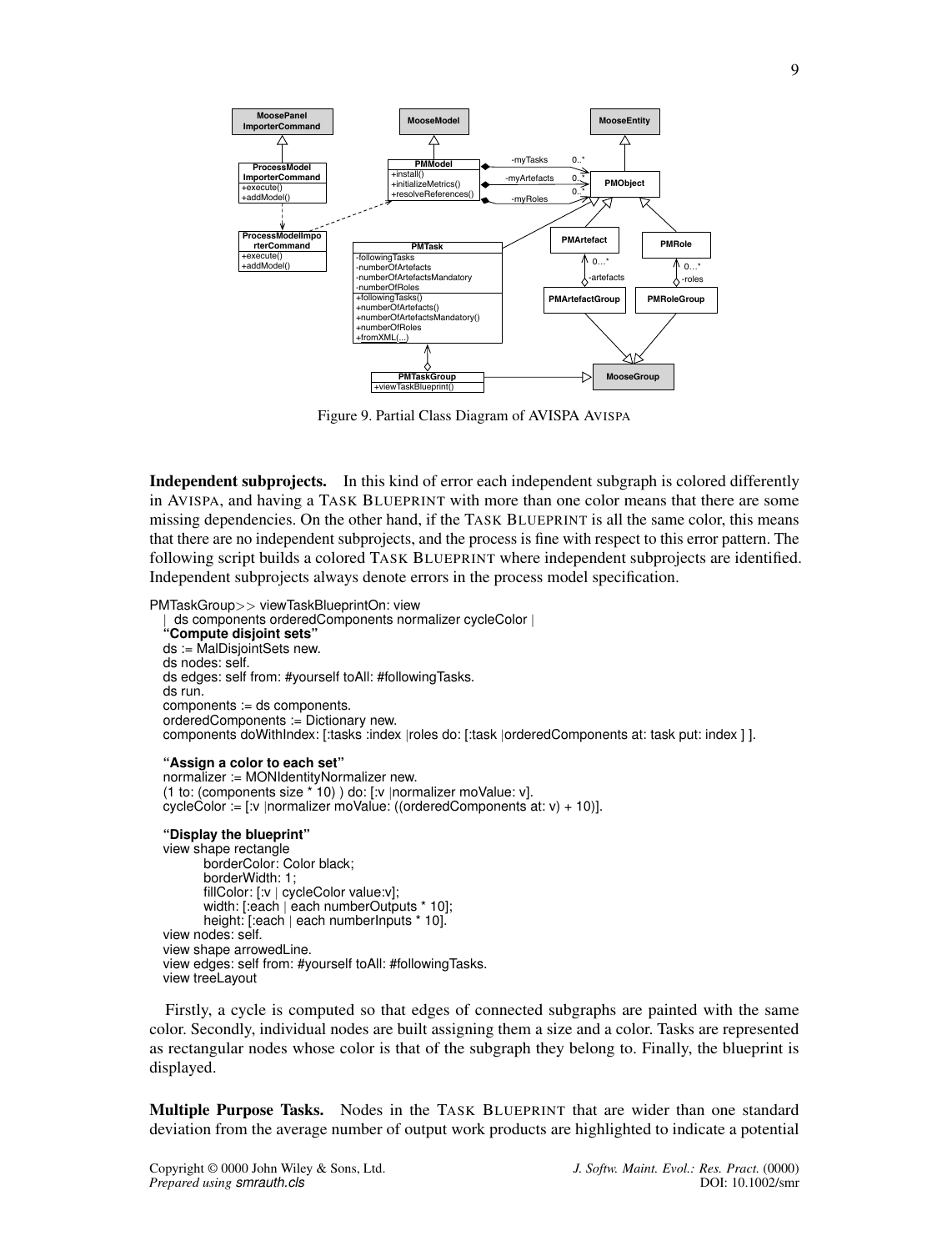error. One standard deviation in a normal distribution function was the empirical value calibrated from the F-measure (Section [4.3\)](#page-12-1). A series of metrics are precalculated so that the script can be executed.  $numberOutputs_i$  is the number of output work products of task i in the process. Then, considering that there are  $n$  tasks, we can compute the mean number of output work products for the whole process, the standard deviation and the distance to the mean as follows:

$$
MeanOutWP = \frac{\sum_{i=1}^{n} numberOutputs_i}{n}
$$
 (1)

$$
sigmaOut = \sqrt{\frac{\sum_{i=1}^{n} (numberOutputStream_i - MeanOutWP)^2}{n}} \tag{2}
$$

$$
distToMeanOutWP_i = |numberOutput_{si} - MeanOutWP|
$$
\n(3)

These metrics are used as part of the script for identifying multiple purpose tasks in order to determine the color of each node in the TASK BLUEPRINT.

```
"Assign a color to each node"
viewTaskWarningBlueprintOn: view
view shape rectangle
  fillColor: [:each | (each distToMeanOutWP > self myModel sigmaOut)
        ifTrue: [ Color red ]
        ifFalse:[ Color white ] ];
  "Build the TASK BLUEPRINT"
  borderColor: Color black;
  width: [ :each | each numberOutputs * 10];
  height: [ :each | each numberInputs * 10].
view nodes: self.
"Display the blueprint"
view shape arrowedLine.
view edges: self from: #yourself toAll: #followingTasks.
view treeLayout.
view root interaction item: 'inspect group' action: [:v | self inspect]
```
The main part of the script is devoted to determining the color of each node. If the distance from the number of output work products to the mean is larger than one standard deviation, then the node is painted in red and otherwise white. Obtaining a TASK BLUEPRINT with several red tasks clearly suggests a poor design.

# *3.4. Extending* AVISPA

AVISPA is extensible in various ways. The easiest way is to use the interactive views of Mondrian Easel, where the group of elements is opened and a scripting window is displayed, new scripts are written and a view is generated using only the script and the visualized group. The process engineer can explore other polymetric views using new layouts, nodes, metric combinations and edges. More complex extensions can be introduced to AVISPA's object-oriented code considering simple hot spots provided by Moose. A new visualization previously tested using Mondrian Easel can be implemented adding some methods in the respective *MooseGroup*; if the new visualization requires a new metric, attributes and methods must be added to the respective *PMObject*. The most complicated scenario occurs when the visualization requires new process elements not currently included in AVISPA. In this case, a new class derived from *PMObject* must be defined including a *fromXML* method, and the *resolveReferences* method of *PMModel* must be updated.

*3.4.1. Defining a new visualization.* Defining a new visualization is done in three steps: a Mondrian Easel window is displayed, a view is programmed and generated using the Mondrian script language, and the visualization is integrated into AVISPA's code. The following scenario illustrates it: *the process engineer needs to define some technical requirements to support collaboration*. Therefore, it is useful to know which tasks require more collaboration support. The number of roles involved in each task is used to identify the tasks with more collaboration. If the process engineer considers that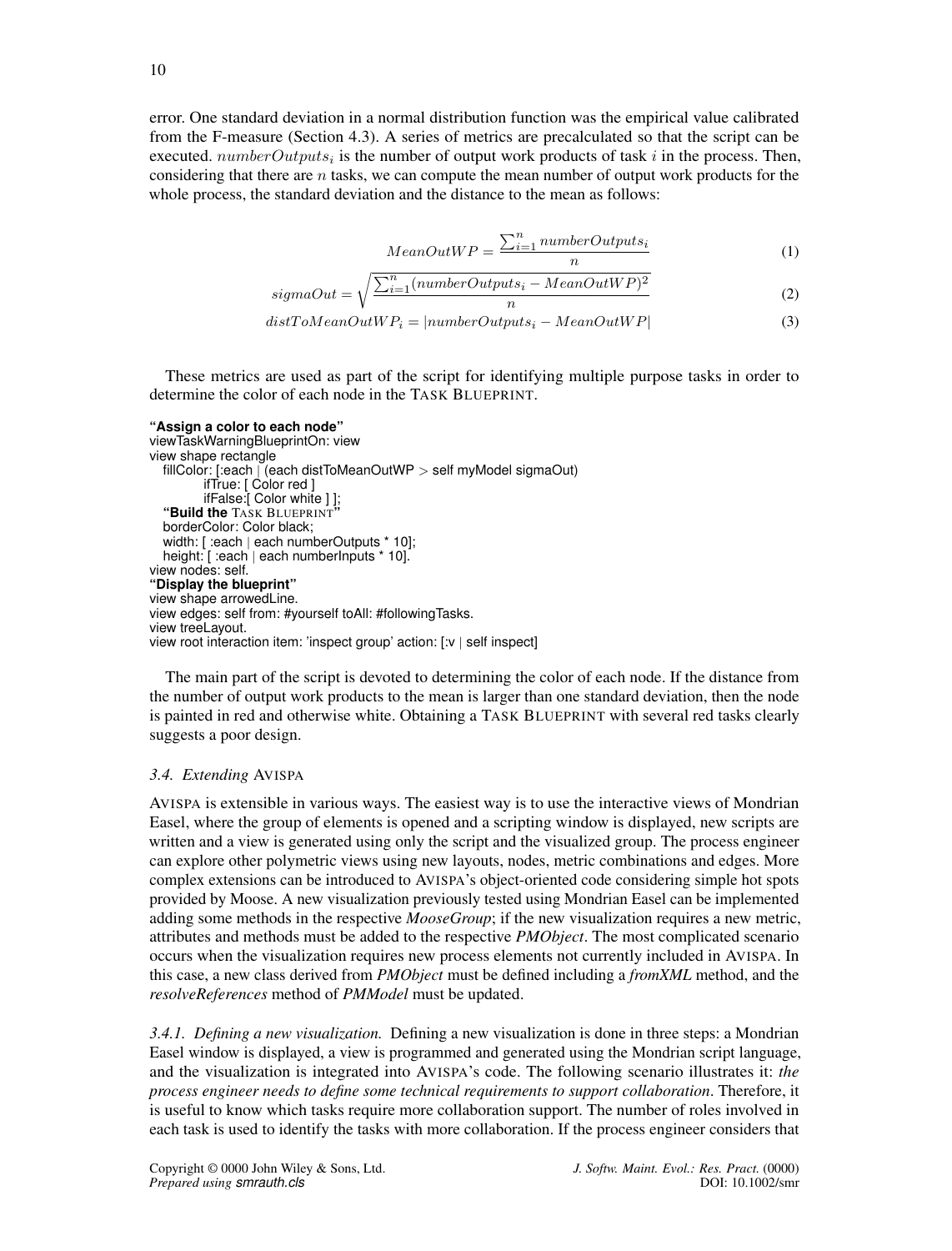<span id="page-10-0"></span>

Figure 10. Extending AVISPA interactively with Mondrian Easel

a task with more than two roles involved should be identified, then this reference point could be used to define a visualization script in Mondrian Easel. In the script presented and visualized in Figure [10](#page-10-0) collaborative tasks have been highlighted in yellow, and the subview shows the roles involved.

Once the new pattern script has been tested using the generate view button, its code has to be added to the AVISPA tool code as a new pattern. In this case the pattern does not refer to an error, instead the pattern refers to useful information to introduce collaboration practices. To include in the AVISPA code this functionality two new methods must be added: *viewCollaborativeTaskPatternOn* and *viewCollaborativeTaskPattern*. The former is the same Mondrian Easel script, but replacing the reference to the PMTaskGroup object by self reference because the message is received by the *PMTaskGroup* in the navigator.

```
viewCollaborativeTaskPattern
```

```
<menuItem: 'Collaborative Task Pattern' category: 'Visualize'>
| view |
view := MOViewRenderer title: 'Collaborative Task Pattern'.
self viewCollaborativeTaskPatternOn: view.
view open
```
*3.4.2. Importing a new Process Element.* AVISPA uses a small subset of SPEM 2.0. If the process engineer wants to add another concept in AVISPA, a class of this new concept must be created inheriting the class *PMObject* implementing the *fromXMLDescription* class method. Additionally a group must be created inheriting the class *MooseGroup*. For instance, to add the SPEM Activity to AVISPA, a *PMActivity* class must be added as follows:

```
PMModelObject subclass: #PMActivity
      instanceVariableNames: 'task predecessors'
      classVariableNames:
      poolDictionaries: "
      category: 'ProcessModel-Core'
```
The *fromXMLDescription* method can be programmed reusing the general importing functionality and adding new attributes, in this case the performer primary id:

```
fromXMLDescription: xmlElement
       | answer |
      answer := super fromXMLDescription: xmlElement.
      answer performerPrimaryId: (xmlElement attributeAt:#PerformedPrimaryBy).
       answer
```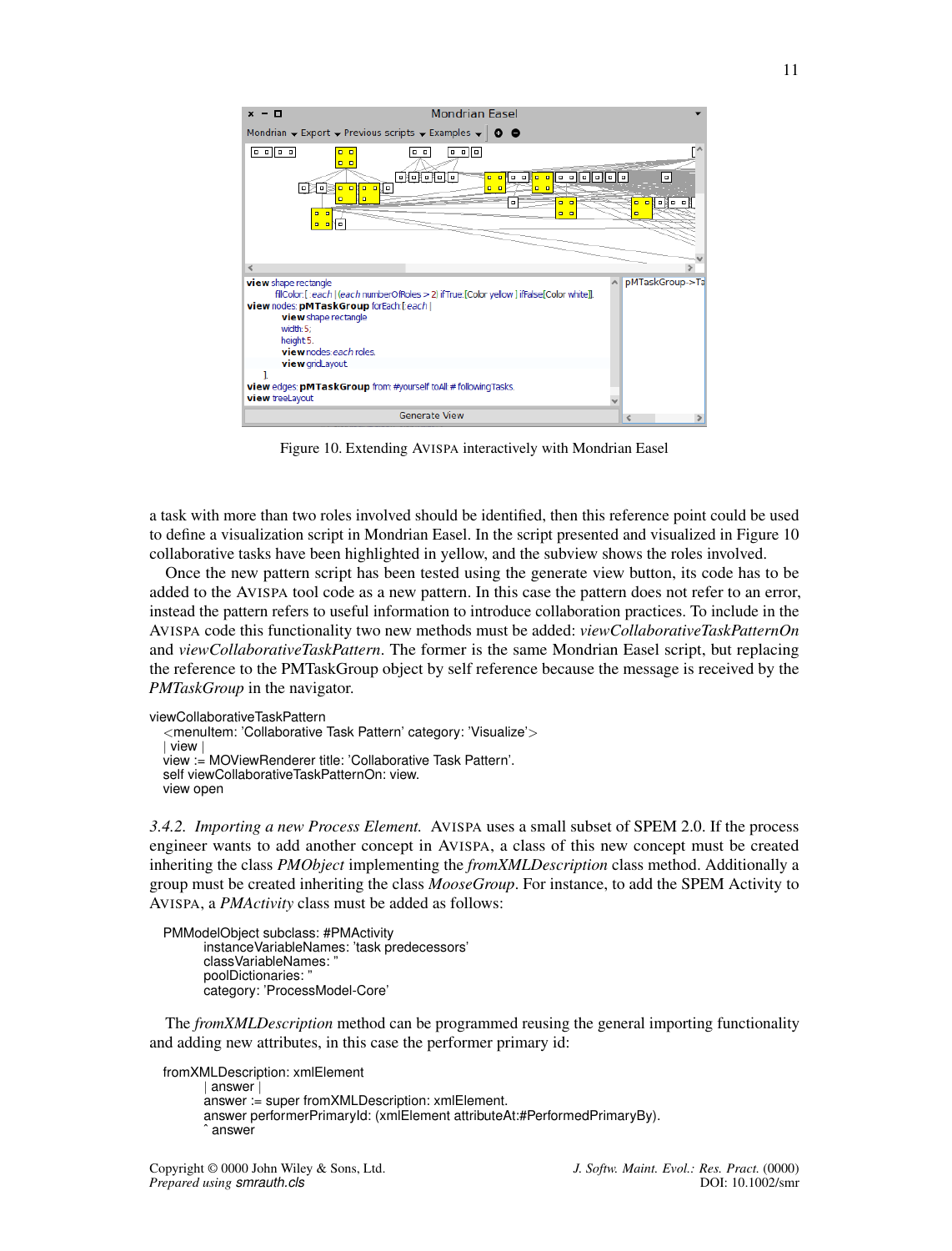<span id="page-11-1"></span>

Figure 11. TASK BLUEPRINT for localizing disconnected subgraphs in Amisoft.

If the new element includes references, then the method that resolves references of the process model must be modified adding these references. Additionally, navigation methods are created in the method navigation category as follows:

predecessorsTasks < navigation: 'Predecessors Tasks' > ˆ PMActivityGroup withAll: self predecessors

*3.4.3. Defining new Metrics.* New metrics are obtained from numerical attributes defined in different process elements, e.g., the number of predecessor elements of an activity is available to the different blueprints. This metric is added to the class PMActivity in the metric method category as follows:

numberOfOutputTasks <MSEProperty: #NOTK type: #Number> <property: #NOPre longName: 'Number of predecessors activities'> ˆ self predecessors size

# 4. APPLYING AVISPA IN A REAL WORLD SOFTWARE PROCESS MODEL

<span id="page-11-0"></span>AVISPA was applied on Amisoft, a Chilean software company. First, we briefly present the context of the company and then we describe the results of applying AVISPA to analyze its process model. We illustrate the application of AVISPA with two error patterns: independent projects in the TASK BLUEPRINT and tasks with too many output work products. Independent projects is also analyzed in the WORK PRODUCT BLUEPRINT. The process model used in this research was developed in the last two years and was obtained from the company's library using the exporter feature of EPF. The process model was analyzed and then the results were discussed with the process engineers.

# *4.1. Application Scenario*

Amisoft is around ten years old and it employs thirty qualified employees. Its main goal is to deliver specialized and quality services. Its development areas are: client/server architecture solutions, enterprise applications based on J2EE and Systems integration using TCP/IP and MQ Series. Amisoft has started its software process improvement project in 2009, and it is currently implementing the ISO9001:2008 standard and the CMMI model. Its software process has been inspired by OpenUP.

# *4.2. Process Model Analysis*

AVISPA helped to identifying 5 instances of the pattern *independent subprojects* (in this case disconnected tasks) corresponding to the nodes with a color different from blue in Figure [11.](#page-11-1) These nodes represent the tasks: *Configuration Items Update*, *Non-Compliant Communications*, *Delivery Document Generation and Sending*, *Getting Configuration Items* and *Execute Unitary Test to Interfaces and Communications*. These disconnected subgraphs represent a high risk because the configuration management process could be chaotic and the testing of interfaces and communications could be forgotten just when it is required the most.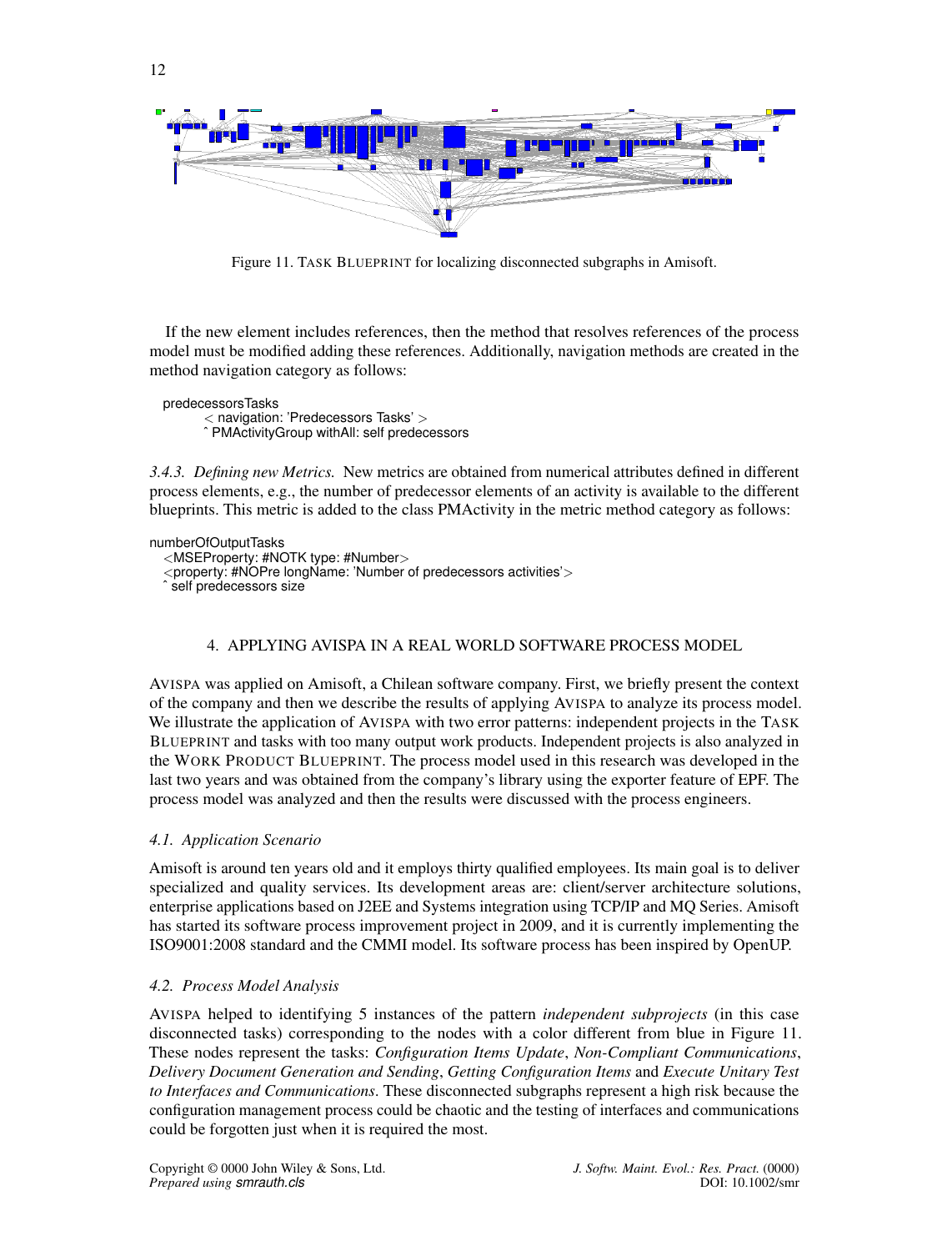<span id="page-12-2"></span>

Figure 12. TASK BLUEPRINT for localizing multiple purpose tasks in Amisoft.

The *multiple purpose task* pattern was also applied (red nodes in Figure [12\)](#page-12-2). In this case the result was 9 potential errors of multiple purpose tasks out of 93 tasks in total (9.7%). However, reviewing these tasks, many of them refer to management tasks where different inputs are actually required to evaluate the project advance or to make some decisions, and as a result these tasks modify many work products. So, the granularity cannot be finer, but more guidance could be added. However, the task *Document Requirements* could have been better decomposed into two different tasks separating abstraction levels (concerns covered or users of the requirements). On the other hand the task *Measure Data Collection* is shown as a multipurpose task and it really is, because the measurement results are not available directly in a unique work product but in many work products.

## <span id="page-12-1"></span>*4.3. Pattern Tuning*

The F-Measure [\[25\]](#page-15-4) has been used to evaluate the effectiveness of the patterns because AVISPA recovers problematic elements in software process models but not all are actual errors. The F-Measure is obtained identifying two types of sets: recovered potential problems (*retrievedElements*) and the actual relevant problems (*relevantElements*). The recall (R - fraction of the process elements that are relevant to the query that are successfully retrieved) and precision (P - the fraction of retrieved process elements that are relevant to the search) metrics are calculated according to the formulas:

$$
R = \frac{||\{relevantElements\} \cap \{retrievedElements\}||}{||\{relevantElements\}||}
$$
(4)

$$
P = \frac{||\{relevantElements\} \cap \{retrievedElements\}||}{||\{retrievedElements\}||}
$$
\n(5)

$$
FMeasure = 2 * \frac{P * R}{P + R}
$$
 (6)

The analysis is focused on the applied patterns: independent projects and multipurpose tasks. The first pattern is very effective because most of the identified problems were actual problems, so its F-Measure is of 0.9. The second pattern is not as effective as the first one. So, it was tuned to achieve the largest benefit using as reference unit a standard deviation (sigma) and three cases were analyzed: using 1-sigma, 2-sigma and 3-sigma as problem identification filters. The values obtained were: 0.50 for 1-sigma, 0.17 for 2-sigma, and 0.33 for 3-sigma. So, the multipurpose task pattern was tuned to 1-sigma: each task positively deviated 1-sigma from the average number of outputs will be identified as a potential error of multipurpose task.

## 5. RELATED WORK

<span id="page-12-0"></span>Software process model quality can be addressed from different approaches: metrics [\[3\]](#page-14-10), testing, simulation [\[9\]](#page-14-11), or formal verification [\[8\]](#page-14-12). Metrics work fine for data of the overall software process model, but metrics for partial portions of the process or individual process elements are usually not a suitable presentation for a reviewer. Process testing is an effective way to evaluate a process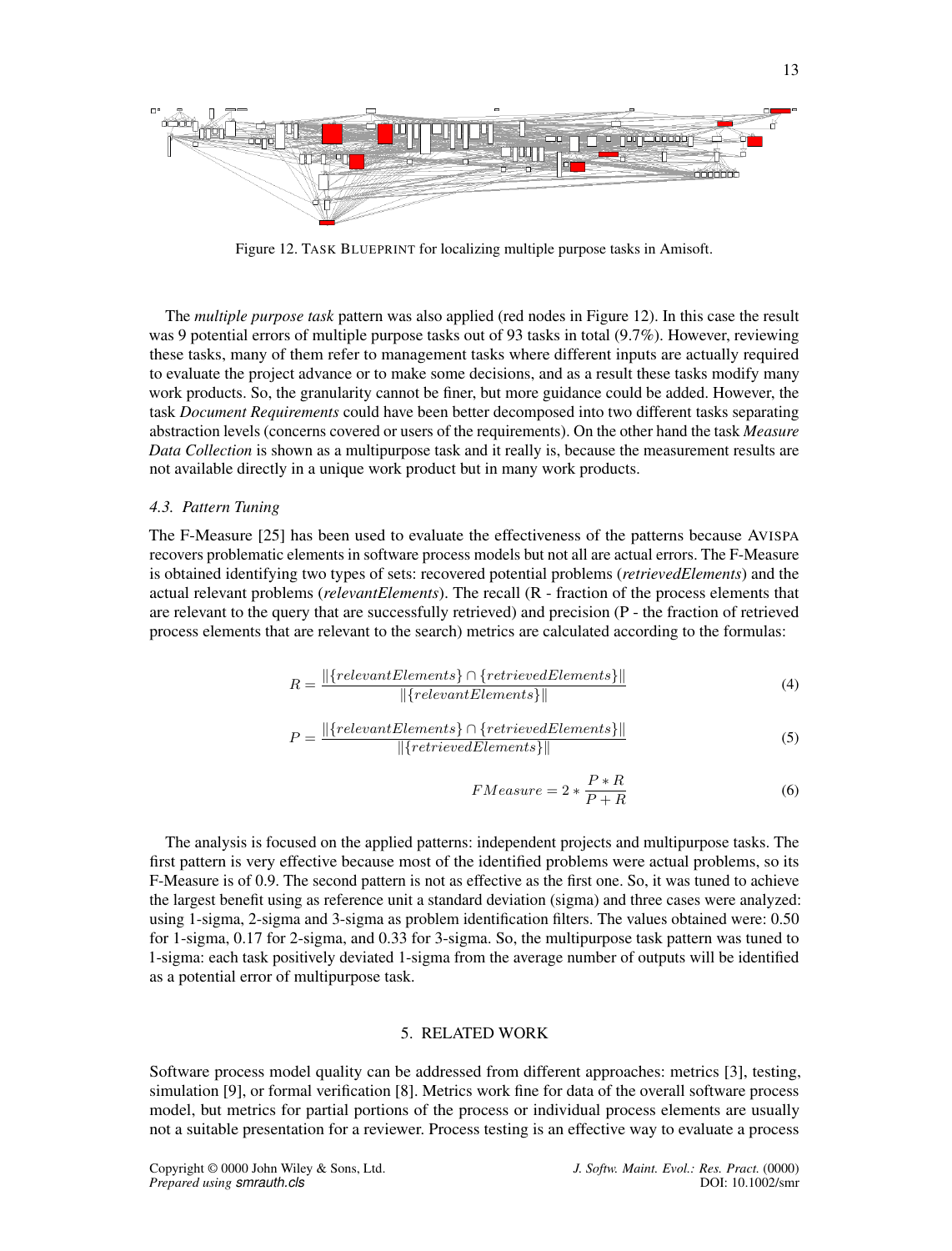model; assessments and audits are based on data of executed projects, but executing the process is expensive. Our approach provides a means for a priori evaluation of the software process quality. Cook and Wolf [\[4\]](#page-14-13) present a formal verification and validation technique for testing and measuring the discrepancies between process models and actual executions. The main limitation of testing is that it can only be carried out once the process model has already been implemented, tailored and enacted. Simulation has a shorter cycle, but it still requires enactment data to be reliable. Formal checking is effective too but it presents semantic limitations [\[29\]](#page-15-5). In AVISPA we use metrics as a basis for building two visualization layers that help process engineers to localize problems in the models. We propose a complementary approach to analyze software process models in an early stage, based on reviewing the architectural views of a software process model defined as Software Process Blueprints [\[13\]](#page-14-2). There, each blueprint is built following a model-driven strategy where the process model is separated in a set of partial views that may be more illustrative for finding errors. However, the usability and complexity of process model blueprints was threatened when dealing with large and complex process models. According to our practical experience with AVISPA, it has improved usability by identifying a set of common error patterns, and highlighting them, but more importantly it encapsulates specialized knowledge of an expert software process engineer for identifying improvement opportunities and thus requiring less experienced process engineers.

As stated by Osterweil [\[21\]](#page-14-14), software processes are software too, so techniques that apply to software programs can be also applied in process models. Finding error patterns in source code has been fairly successful [\[7,](#page-14-15) [17\]](#page-14-16), so following a similar approach we have been able, based on a vast empirical experience, to automatically identify and localize a series of error patterns in software process models. The classical domain for software visualization is software source code. There has been a great deal of work on visualizing classes and methods [\[15\]](#page-14-7), software architecture [\[19\]](#page-14-17), and even source code annotations [\[2\]](#page-14-18). The work presented in this paper has the same rationale: providing concise information about an engineering artifact in order to maintain and improve it. By taking some of these ideas and applying them to analyze software process models, the analysis obtained similar benefits to those achieved with other software artifacts.

Osterweil and Wise [\[22\]](#page-15-6) demonstrated how a precise definition of a software development process can be used to determine whether the process definition satisfies some of its requirements. A definition of a Scrum process written in the Little-JIL process definition language is presented to motivate their contributions. We developed a similar analysis [\[12\]](#page-14-19) to Scrum process model using AVISPA where we found a number of specification problems. In general both approaches show the advantages of a precise specification of the process. Soto et. al. [\[26\]](#page-15-7) present a case study that analyzes a process model evolution using the history of a large process model under configuration management with the purpose of understanding model changes and their consequences. The goal of Soto et. al. is oriented toward the impact of the changes in the software process models whereas our approach is oriented to early analyzing a new or changed process model just before the model is used in a specific project.

#### 6. CONCLUSIONS

<span id="page-13-0"></span>In this paper we have presented AVISPA, a tool for process model analysis that localizes a set of identified error patterns within a process model specified in SPEM 2.0. These errors may come either from process conceptualization or from misspecification. We described how each of the error patterns identified are found in the appropriate blueprint, and we made AVISPA highlight them. Also some extension scenarios have been described showing the extension capability of AVISPA.

The process model of a Chilean company we have been working with for two years has been analyzed using AVISPA. Some errors were found, as well as some improvement opportunities, showing the effectiveness of the patterns and the tool. These errors were not foreseen by process engineers, but they agreed they were real improvement opportunities.

As part of the application experience we have realized that the quality of the analysis highly depends on the quality of the definition of the error patterns. Even though the error patterns presented in this paper are effective in finding improvement opportunities, there is some room for fine tuning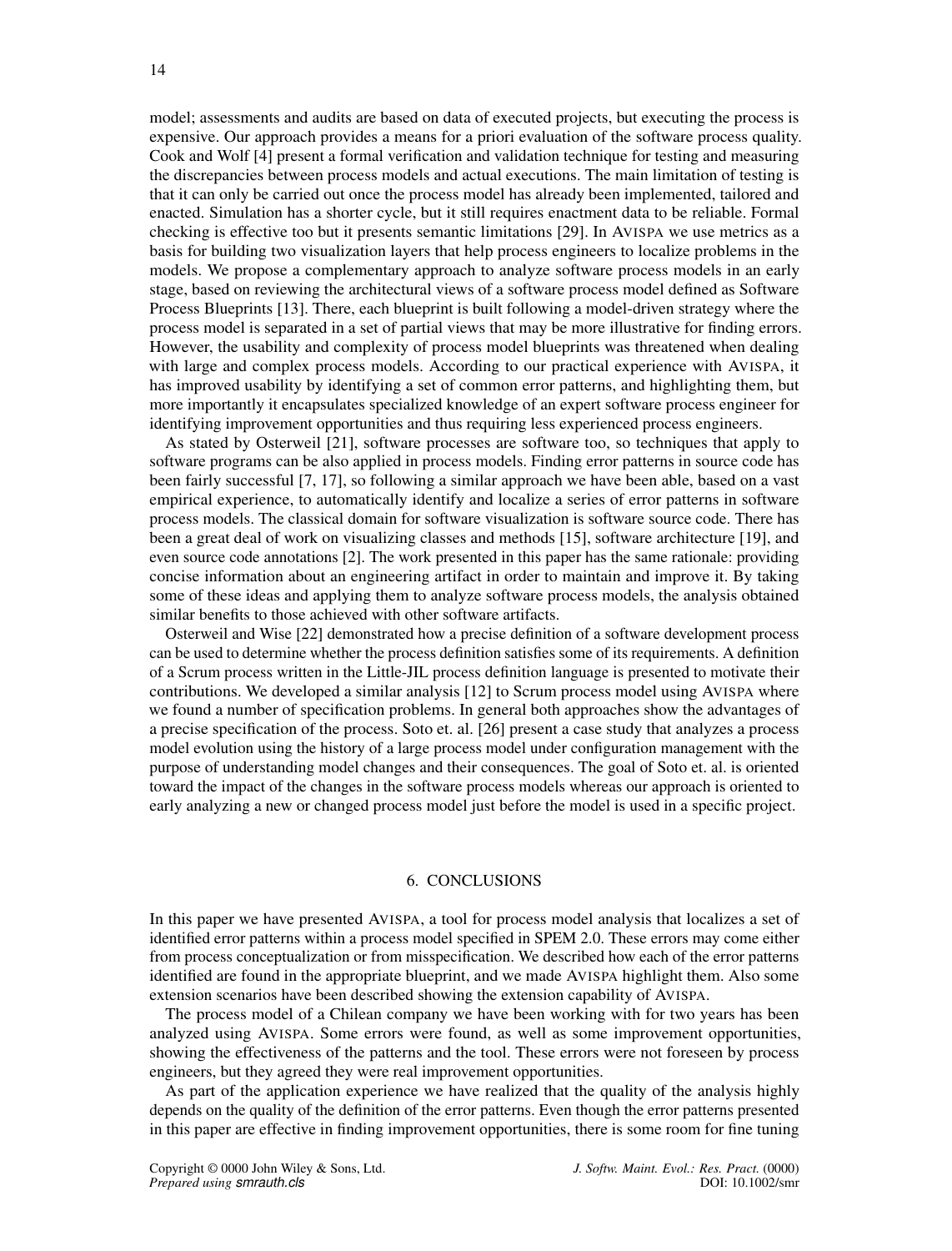them. The F-Measure was applied to show that one standard deviation was effectively the best option for the multipurpose task error pattern.

The tool is targeted to those software process models formally specified in SPEM 2.0. This may be one of its main limitations since it is hard and expensive to formally define a complete process mainly for small software organizations. However, if a company decides it is worth the effort, then AVISPA provides an added value to this investment assuring, at least partially, the quality of the specified process.

As part of our ongoing work, we are defining a set of solution patterns that the tool will suggest, so that each error pattern found could be solved in an assisted manner. In this way, the round trip for software process improvement will be complete.

*Acknowledgments.* This work has been partly funded by project Fondef D09I1171 of Conicyt, Chile. The work of Julio A. Hurtado has been also partially funded by NIC Chile. This work has been partly funded by Program U-INICIA 11/06 VID 2011, grant U-INICIA 11/06, University of Chile, and FONDECYT 1120094.

#### **REFERENCES**

- <span id="page-14-8"></span>1. S. T. Acuña and X. Ferré. Software process modelling. In World Multiconference on Systemics, Cybernetics and *Informatics, ISAS-SCIs 2001, July 22-25, 2001, Orlando, Florida, USA, Proceedings, Volume I: Information Systems Development*, pages 237–242, 2001.
- <span id="page-14-18"></span>2. A. Brühlmann, T. Gîrba, O. Greevy, and O. Nierstrasz. Enriching reverse engineering with annotations. In *International Conference on Model Driven Engineering Languages and Systems*, volume 5301 of *LNCS*, pages 660–674. Springer-Verlag, 2008.
- <span id="page-14-10"></span>3. G. Cánfora, F. García, M. Piattini, F. Ruiz, and C. A. Visaggio. A family of experiments to validate metrics for software process models. *Journal of Systems and Software*, 77(2):113–129, 2005.
- <span id="page-14-13"></span>4. J. E. Cook and A. L. Wolf. Software process validation: quantitatively measuring the correspondence of a process to a model. *ACM Transactions On Software Engineering Methodology*, 8(2):147–176, 1999.
- <span id="page-14-9"></span>5. B. Curtis, M. I. Kellner, and J. Over. Process modeling. *Communications of ACM*, 35(9):75–90, 1992.
- <span id="page-14-4"></span>6. S. Demeyer, S. Ducasse, and O. Nierstrasz. *Object-Oriented Reengineering Patterns*. Square Bracket Associates, 2008.
- <span id="page-14-15"></span>7. J. Durães and H. Madeira. Emulation of Software Faults: A Field Data Study and a Practical Approach. IEEE *Transactions on Software Engineering*, 32(11):849–867, 2006.
- <span id="page-14-12"></span>8. J. Ge, H. Hu, Q. Gu, and J. Lu. Modeling Multi-View Software Process with Object Petri Nets. *ICSEA 2006*, 0:41, 2006.
- <span id="page-14-11"></span>9. V. Gruhn. Validation and verification of software process models. In *Proc. of the Software development environments and CASE technology*, pages 271–286, 1991.
- <span id="page-14-1"></span>10. W. S. Humphrey. *Managing the software process*. Addison-Wesley Longman Publishing Co., Inc., Boston, MA, USA, 1989.
- 11. J. A. Hurtado. *A Meta-process for Defining Adaptable Software Processes*. PhD thesis, Computer Science Department, Universidad de Chile, 2012.
- <span id="page-14-19"></span>12. J. A. Hurtado, A. Bergel, and M. C. Bastarrica. Analyzing the Scrum Process Model with *AVISPA*. In *Proceedings of the SCCC'2010*, Antofagasta, Chile, November 2010.
- <span id="page-14-2"></span>13. J. A. Hurtado, A. Lagos, A. Bergel, and M. C. Bastarrica. Software Process Model Blueprints. In *Proceedings of the International Conference on Software Process, ICSP'2010*, volume 6195 of *LNCS*, pages 273–284. Springer-Verlag, July 2010.
- <span id="page-14-5"></span>14. J. A. Hurtado Alegría, M. C. Bastarrica, and A. Bergel. Analyzing software process models with avispa. In *Proceedings of the 2011 International Conference on Software and Systems Process*, ICSSP '11, pages 23–32, New York, NY, USA, 2011. ACM.
- <span id="page-14-7"></span>15. M. Lanza and S. Ducasse. Polymetric Views-A Lightweight Visual Approach to Reverse Engineering. *Transactions on Software Engineering*, 29(9):782–795, Sept. 2003.
- <span id="page-14-6"></span>16. H. Lieberman and C. Fry. ZStep 95: A reversible, animated source code stepper. In J. Stasko, J. Domingue, M. H. Brown, and B. A. Price, editors, *Software Visualization — Programming as a Multimedia Experience*, pages 277–292, Cambridge, MA-London, 1998. The MIT Press.
- <span id="page-14-16"></span>17. B. Livshits and T. Zimmermann. Dynamine: finding common error patterns by mining software revision histories. *SIGSOFT Softw. Eng. Notes*, 30(5):296–305, 2005.
- <span id="page-14-0"></span>18. J. Lonchamp. A Structured Conceptual and Terminological Framework for Software Process Engineering. *Second International Conference on the Continuous Software Process Improvement*, pages 41–53, 1993.
- <span id="page-14-17"></span>19. M. Lungu and M. Lanza. Softwarenaut: Exploring Hierarchical System Decompositions. In *Proceedings of the 10*th *European Conference on Software Maintenance and Reengineering)*, pages 351–354, Los Alamitos CA, 2006. IEEE Computer Society Press.
- <span id="page-14-3"></span>20. OMG. Software Process Engineering Metamodel SPEM 2.0 OMG Specification. Technical Report ptc/07-11-01, OMG, 2008.
- <span id="page-14-14"></span>21. L. J. Osterweil. Software Processes Are Software Too. In *International Conference on Software Engineering*, pages 2–13, 1987.